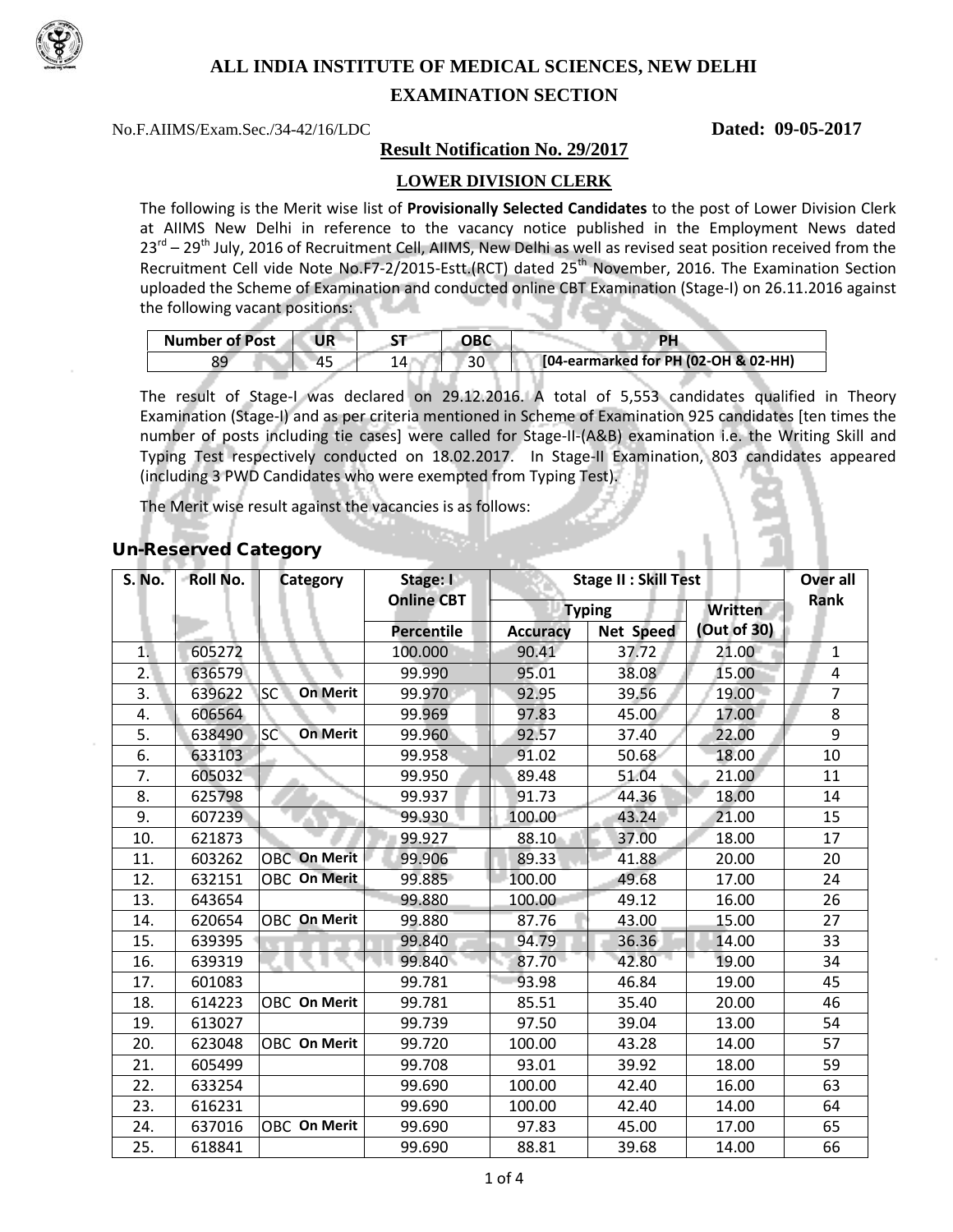

 $\bar{z}$ 

 $\bar{z}$ 

| S. No. | Roll No.                  | Category            | Stage: I          | <b>Stage II: Skill Test</b> |           |             | Over all |  |
|--------|---------------------------|---------------------|-------------------|-----------------------------|-----------|-------------|----------|--|
|        |                           |                     | <b>Online CBT</b> | <b>Typing</b>               |           | Written     | Rank     |  |
|        |                           |                     | Percentile        | <b>Accuracy</b>             | Net Speed | (Out of 30) |          |  |
| 26.    | 642026                    |                     | 99.690            | 85.13                       | 40.08     | 17.00       | 67       |  |
| 27.    | 610658                    |                     | 99.676            | 93.73                       | 44.84     | 18.00       | 69       |  |
| 28.    | 611977                    |                     | 99.676            | 83.52                       | 45.60     | 15.00       | 70       |  |
| 29.    | 610273                    | OBC On Merit        | 99.655            | 97.48                       | 38.76     | 17.00       | 71       |  |
| 30.    | 603650                    |                     | 99.635            | 98.06                       | 50.52     | 17.00       | 73       |  |
| 31.    | 618929                    | OBC On Merit        | 99.621            | 100.00                      | 36.92     | 17.00       | 77       |  |
| 32.    | 627716                    |                     | 99.621            | 97.56                       | 40.04     | 21.00       | 78       |  |
| 33.    | 618433                    | OBC                 | 99.603            | 92.58                       | 37.44     | 16.00       | 80       |  |
| 34.    | 607173                    |                     | 99.593            | 100.00                      | 43.68     | 14.00       | 81       |  |
| 35.    | 629727                    | <b>OBC On Merit</b> | 99.593            | 92.65                       | 37.80     | 16.00       | 82       |  |
| 36.    | 622655                    |                     | 99.591            | 97.48                       | 38.68     | 15.00       | 85       |  |
| 37.    | 642439                    |                     | 99.551            | 97.53                       | 39.56     | 17.00       | 89       |  |
| 38.    | 606892                    |                     | 99.551            | 95.71                       | 44.60     | 17.00       | 90       |  |
| 39.    | 634118                    |                     | 99.551            | 95.65                       | 43.96     | 18.00       | 91       |  |
| 40.    | 642601                    | <b>OBC</b> On Merit | 99.551            | 95.64                       | 43.92     | 14.00       | 92       |  |
| 41.    | 613862                    | <b>OBC On Merit</b> | 99.520            | 93.52                       | 43.32     | 15.00       | 96       |  |
| 42.    | 640284                    |                     | 99.511            | 95.03                       | 38.24     | 20.00       | 100      |  |
| 43.    | 639067                    |                     | 99.511            | 92.57                       | 37.40     | 21.00       | 101      |  |
|        |                           |                     |                   |                             |           |             |          |  |
|        | <b>OBC (NCL) Category</b> |                     |                   |                             |           |             |          |  |

# OBC (NCL) Category

| <b>S. No.</b> | Roll No. | Stage: I          | <b>Stage II: Skill Test</b> |                  |             | <b>Over all Rank</b> |
|---------------|----------|-------------------|-----------------------------|------------------|-------------|----------------------|
|               |          | <b>Online CBT</b> |                             | <b>Typing</b>    | Written     |                      |
|               |          | <b>Percentile</b> | <b>Accuracy</b>             | <b>Net Speed</b> | (Out of 30) |                      |
| 1.            | 632091   | 99.441            | 97.85                       | 45.56            | 18.00       | 114                  |
| 2.            | 612747   | 99.311            | 90.45                       | 37.88            | 15.00       | 136                  |
| 3.            | 631089   | 99.311            | 76.17                       | 35.16            | 16.00       | 139                  |
| 4.            | 633277   | 99.231            | 100.00                      | 42.64            | 23.00       | 152                  |
| 5.            | 604804   | 99.227            | 97.63                       | 41.28            | 15.00       | 156                  |
| 6.            | 602561   | 99.227            | 96.27                       | 51.56            | 13.00       | 157                  |
| 7.            | 605423   | 99.102            | 97.49                       | 38.84            | 20.00       | 182                  |
| 8.            | 609515   | 99.102            | 95.81                       | 45.72            | 14.00       | 183                  |
| 9.            | 628341   | 98.946            | 95.43                       | 41.80            | 14.00       | 210                  |
| 10.           | 638655   | 98.932            | 88.57                       | 38.76            | 18.00       | 216                  |
| 11.           | 612915   | 98.802            | 96.28                       | 51.80            | 18.00       | 238                  |
| 12.           | 603551   | 98.778            | 97.84                       | 45.36            | 14.00       | 244                  |
| 13.           | 609969   | 98.726            | 90.32                       | 37.32            | 15.00       | 257                  |
| 14.           | 613697   | 98.664            | 97.83                       | 45.00            | 19.00       | 265                  |
| 15.           | 634646   | 98.662            | 85.77                       | 36.16            | 15.00       | 274                  |
| 16.           | 614816   | 98.549            | 88.21                       | $-37.40$         | 21.00       | 286                  |
| 17.           | 606904   | 98.517            | 92.75                       | 38.40            | 13.00       | 293                  |
| 18.           | 620690   | 98.462            | 97.69                       | 42.24            | 14.00       | 304                  |
| 19.           | 638277   | 98.462            | 94.82                       | 36.64            | 23.00       | 306                  |
| 20.           | 630265   | 98.352            | 97.92                       | 47.16            | 15.00       | 326                  |
| 21.           | 642244   | 98.352            | 91.17                       | 41.32            | 16.00       | 328                  |
| 22.           | 615142   | 98.330            | 96.15                       | 49.92            | 16.00       | 334                  |
| 23.           | 635420   | 98.330            | 91.24                       | 41.64            | 17.00       | 335                  |
| 24.           | 609568   | 98.298            | 93.48                       | 43.00            | 14.00       | 339                  |

à,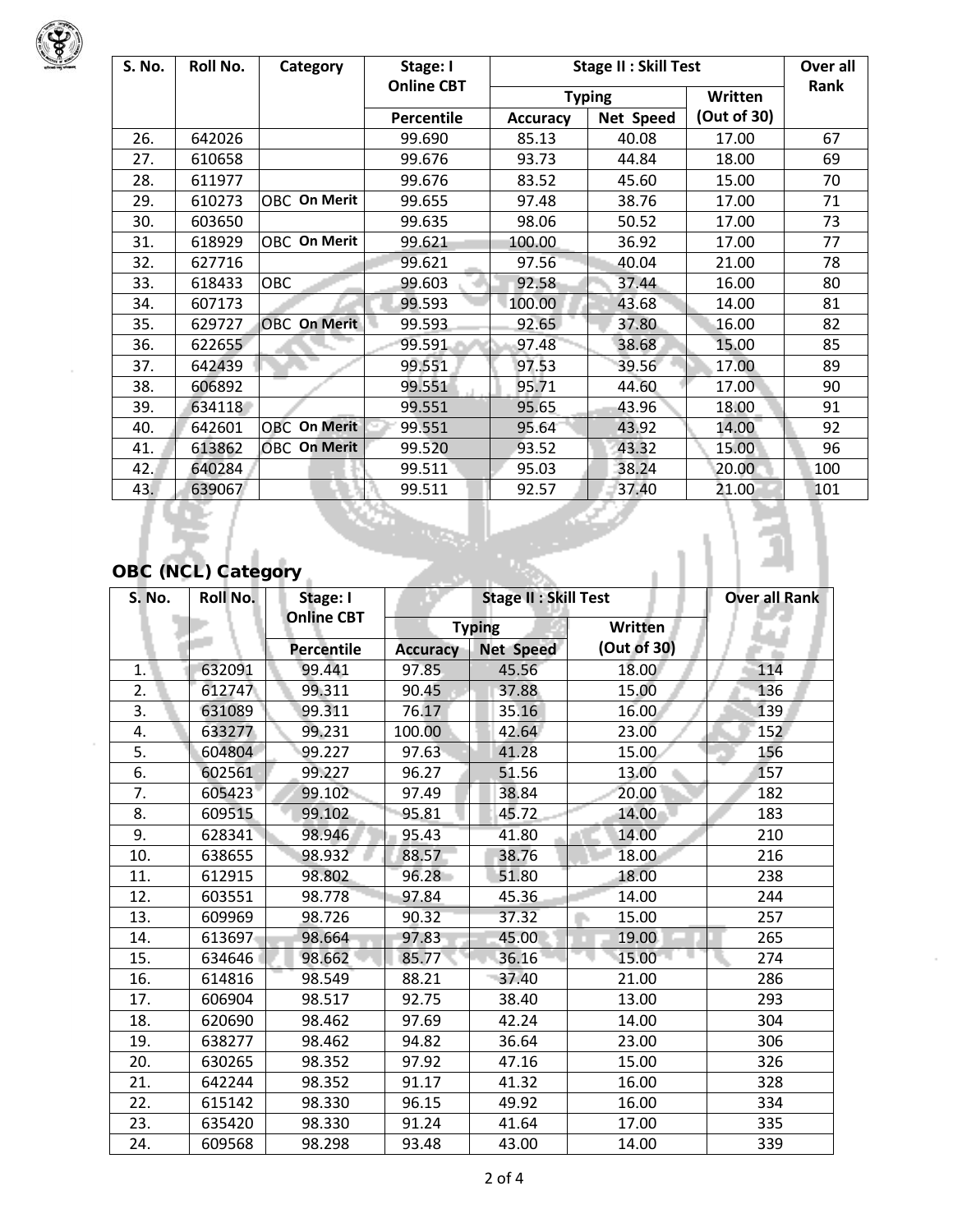

| <b>S. No.</b> | Roll No. | Stage: I          |                 | <b>Over all Rank</b> |             |     |
|---------------|----------|-------------------|-----------------|----------------------|-------------|-----|
|               |          | <b>Online CBT</b> | <b>Typing</b>   |                      | Written     |     |
|               |          | <b>Percentile</b> | <b>Accuracy</b> | Net Speed            | (Out of 30) |     |
| 25.           | 629272   | 98.173            | 92.18           | 35.36                | 16.00       | 364 |
| 26.           | 613377   | 98.121            | 95.43           | 41.72                | 22.00       | 378 |
| 27.           | 604989   | 98.027            | 95.06           | 38.52                | 14.00       | 396 |
| 28.           | 622968   | 97.953            | 100.00          | 41.40                | 13.00       | 403 |

## Scheduled Tribe Category

| S. No.            | Roll No. | Stage: I          | <b>Stage II: Skill Test</b> |                  |                | <b>Over all Rank</b> |
|-------------------|----------|-------------------|-----------------------------|------------------|----------------|----------------------|
|                   |          | <b>Online CBT</b> |                             | <b>Typing</b>    | <b>Written</b> |                      |
|                   |          | Percentile        | <b>Accuracy</b>             | <b>Net Speed</b> | (Out of 30)    |                      |
| 1.                | 605739   | 98.664            | 100.00                      | 49.60            | 15.00          | 263                  |
| 2.                | 601156   | 97.045            | 96.15                       | 49.92            | 18.00          | 585                  |
| 3.                | 613644   | 96.659            | 97.92                       | 47.08            | 16.00          | 656                  |
| 4.                | 626709   | 96.367            | 88.79                       | 39.60            | 13.00          | 717                  |
| 5.                | 631256   | 95.097            | 93.45                       | $42.80 -$        | 15.00          | 977                  |
| 6.                | 639524   | 93.260            | 95.67                       | 44.16            | 18.00          | 1331                 |
| $7_{\cdot \cdot}$ | 608377   | 92.190            | 100.00                      | 43.28            | 15.00          | 1543                 |
| 8.                | 628518   | 91.952            | 88.14                       | 37.16            | 18.00          | 1592                 |
| 9.                | 622873   | 91.501            | 95.41                       | 41.60            | 14.00          | 1684                 |
| 10.               | 608607   | 89.591            | 92.11                       | 35.04            | 15.00          | 2053                 |
| 11.               | 603618   | 89.090            | 90.05                       | 36.20            | 16.00          | 2157                 |
| 12.               | 611924   | 88.387            | 92.60                       | 37.56            | 16.00          | $2293 -$             |
| 13.               | 603752   | 88.213            | 95.24                       | 40.00            | 15.00          | 2312                 |
| 14.               | 626956   | 87.137            | 82.39                       | 37.44            | 12.00          | 2528                 |

## PH Category Candidates

| <b>S. No.</b> | Roll No. | <b>Category</b>    | Stage: I<br><b>Online CBT</b> | Stage II : Skill Test | Over all  |                |      |
|---------------|----------|--------------------|-------------------------------|-----------------------|-----------|----------------|------|
|               |          |                    |                               | <b>Typing</b>         |           | <b>Written</b> | Rank |
|               |          |                    | <b>Percentile</b>             | <b>Accuracy</b>       | Net Speed | (Out of 30)    |      |
| 1.            | 612044   | <b>OBC</b><br>(OH) | 97.564                        | 87.81                 | 43.24     | 13.00          | 480  |
| z.            | 611123   | <b>OBC</b><br>(OH) | 97.296                        | 88.99                 | 40.40     | 19.00          | 533  |
| 3.            | 621343   | (HH)               | 95.936                        | 95.90                 | 46.80     | 15.00          | 802  |

- 7777841

#### $\star$ **IMPORTANT:**

1. Typing test scripts were evaluated according to the procedure given in the Scheme of Examination. In case a bunch of words (2 or more words) have been omitted /repeated / retyped by the candidate, this was considered as 1 full mistake. However the repeated / retyped words were not counted for calculation of typing speed.

### **2. The merit of the candidates for final result has been prepared on the basis of the Scheme of Examination uploaded on the website. The details are as follows:**

- a. All those candidates who qualified in the Stage-II Paper-II A. Writing Skill Examination and Paper III-B Typing Test have been ranked according to the marks obtained in the Paper-I (Stage-I). Theory Examination.
- b. Tie cases (equal marks) have been resolved in a step wise manner as provided in the Scheme of Examination.